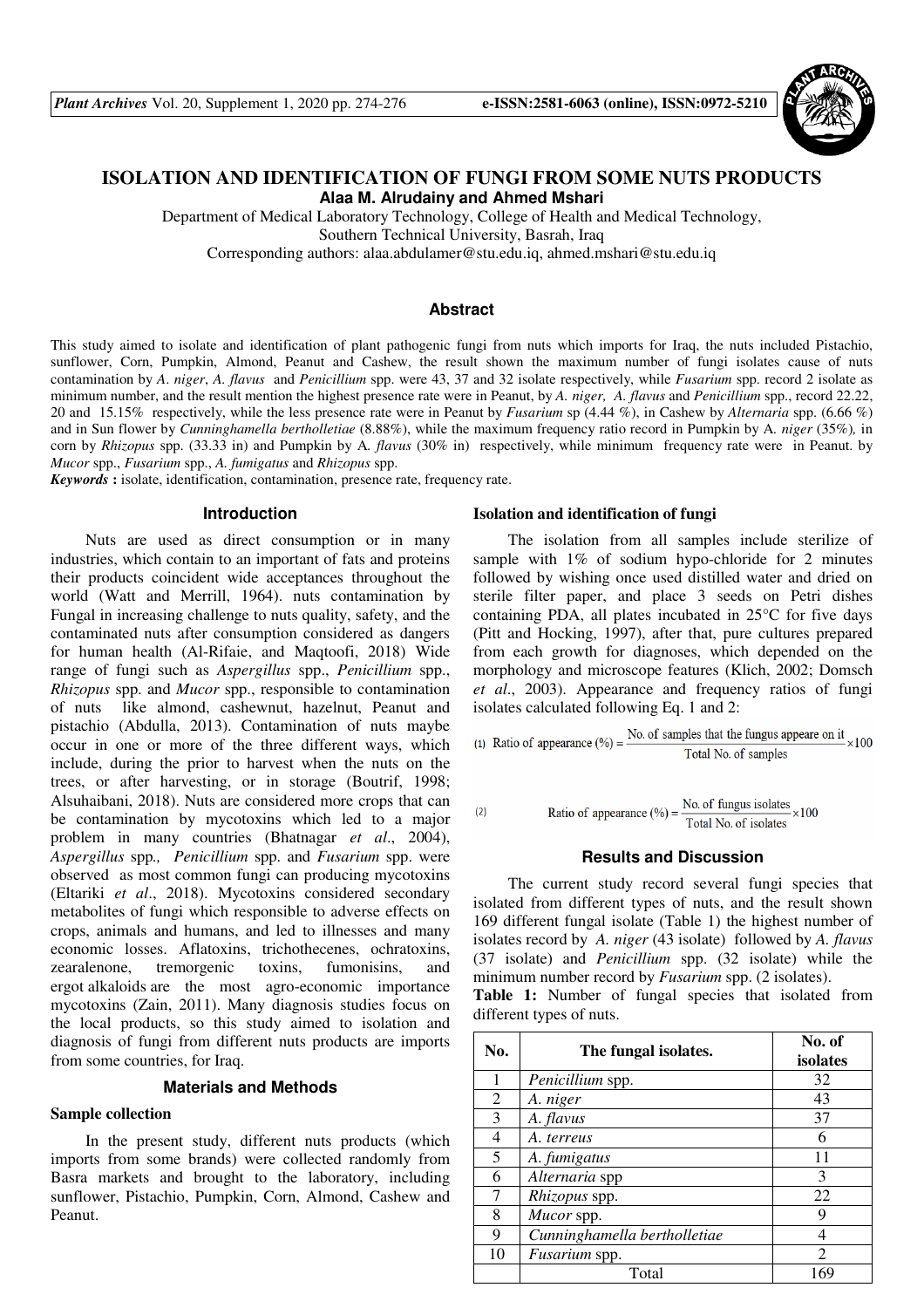*Aspergillus* spp. the more fungi effect on nuts, result of the appearing ratios of fungi (Table 2) shown *A. niger, A. flavus, Penicillium* spp. and *Rhizopus* spp. most fungi appear in all types of nuts, The maximum presence rate record in Peanut by *A. niger* (22.22%), *A. flavus* (20 %)and

*Penicillium* spp. (15.15%) respectively, while *Fusarium* spp. (4.44 % in Peanut), *Alternaria* spp. (6.66 % in Cashew) and *Cunninghamella bertholletiae* (8.88 in Sun flower) record the minimum presence rate.

|  | <b>Table 2:</b> Appearing ratios of fungi( $\%$ ) isolated from different nuts. |      |                                    |  |           |                                                        |      |                     |  |  |
|--|---------------------------------------------------------------------------------|------|------------------------------------|--|-----------|--------------------------------------------------------|------|---------------------|--|--|
|  | No.                                                                             |      | <b>Types</b> <i>Penicillium A.</i> |  | <b>A.</b> |                                                        | A.   | Alternaria Rhizopus |  |  |
|  | of nuts                                                                         | spp. |                                    |  |           | $\vert$ niger $\vert$ flavus terreus $\vert$ fumigatus | spp. | spp.                |  |  |

| No. | Types      | <b>Penicillium</b> | A.    | A.          | A.   | A.                             |      |       |       | $ Alternaria Rhizopus Mucor Cunninghamella  Fusarium$ |      |
|-----|------------|--------------------|-------|-------------|------|--------------------------------|------|-------|-------|-------------------------------------------------------|------|
|     | of nuts    | spp.               |       |             |      | niger flavus terreus fumigatus | spp. | spp.  | spp.  | <i>bertholletiae</i>                                  | spp. |
|     | Sun flower | 13.33              | 8.88  | 6.66        | 0.00 | 6.66                           | 0.00 | 6.66  | 0.00  | 8.88                                                  | 0.00 |
| 2   | Pistachio  | 8.88               | 8.88  | 8.88        | 6.66 | 4.44                           | 0.00 | 8.88  | 11.11 | 0.00                                                  | 0.00 |
| 3   | Pumpkin    | 6.66               |       | 15.15 13.33 | 0.00 | 4.44                           | 0.00 | 4.44  | 0.00  | 0.00                                                  | 0.00 |
| 4   | Corn       | 6.66               | 11.11 | 8.88        | 0.00 | 0.00                           | 0.00 | 13.33 | 0.00  | 0.00                                                  | 0.00 |
| 5   | Almond     | 8.88               |       | 13.33 11.11 | 0.00 | 4.44                           | 0.00 | 4.44  | 4.44  | 0.00                                                  | 0.00 |
| 6   | Cashew     | 11.11              |       | 15.15 13.33 | 6.66 | 0.00                           | 6.66 | 6.66  | 0.00  | 0.00                                                  | 0.00 |
| ⇁   | Peanut     | 15.15              |       | 22.22 20.00 | 0.00 | 4.44                           | 0.00 | 4.44  | 4.44  | 0.00                                                  | 4.44 |

Result of the frequency of fungi isolates (Table 3) record the maximum ratio of the A*. niger* (35% in Pumpkin)followed by *Rhizopus* spp. (33.33 in corn) and A*. flavus* (30% in Pumpkin) respectively, while the minimum frequency rate shown by *Fusarium* spp., *Mucor* spp., *Rhizopus* spp. and *A. fumigatus* which record 5.88% in Peanut.

| No. | <b>Types</b> | <b>Penicillium</b> | A.    | A.          | A.    | A.                             |            |       |       | $[Alternaria] Rhizopus Mucor] Cunning hamella] Fusarium$ |      |
|-----|--------------|--------------------|-------|-------------|-------|--------------------------------|------------|-------|-------|----------------------------------------------------------|------|
|     | of nuts.     | spp.               |       |             |       | niger flavus terreus fumigatus | <b>spp</b> | spp.  | spp.  | <i>bertholletiae</i>                                     | spp. |
|     | Sun flower   | 26.08              |       | 17.3913.041 | 0.00  | 13.04                          | 0.00       | 13.04 | 0.00  | 17.39                                                    | 0.00 |
| ↑   | Pistachio    | 15.38              |       | 15.38 15.38 | 11.53 | 7.69                           | 0.00       | 15.38 | 19.23 | 0.00                                                     | 0.00 |
| 3   | Pumpkin      | 15.00              |       | 35.00 30.00 | 0.00  | 10.00                          | 0.00       | 10.00 | 0.00  | 0.00                                                     | 0.00 |
| 4   | Corn         | 16.16              |       | 27.77 22.22 | 0.00  | 0.00                           | 0.00       | 33.33 | 0.00  | 0.00                                                     | 0.00 |
|     | Almond       | 19.04              | 28.57 | 23.8        | 0.00  | 9.52                           | 0.00       | 9.52  | 9.52  | 0.00                                                     | 0.00 |
| 6   | Cashew       | 18.51              |       | 25.92 22.22 | 11.11 | 0.00                           | 11.11      | 11.11 | 0.00  | 0.00                                                     | 0.00 |
| ⇁   | Peanut       | 20.58              |       | 29.41 26.47 | 0.00  | 5.88                           | 0.00       | 5.88  | 5.88  | 0.00                                                     | 5.88 |

**Table 3:** Frequency of fungi isolates(%) isolated from different nuts.

These result agreement with Abbas, *et al*. (2019), which reported *A. niger* and *A. flavus* most contamination of nuts, Alhussaini, (2012) shown in his result *A*. *niger* and *A*. *flavus*  were isolated from all nuts samples (corn, Almond, Cashew and Pistachio),while Hamed *et al*. (2016) record *Aspergillus* spp. most isolates contamination of nuts, *A. flavus* shown highest presence rate in peanut (80%), whereas, in sunflower, pistachios, pumpkin seeds and almond (60%), while *A. niger*  shown maximum percentage in peanut (70%) and in walnut (60%), *Penicillium* spp. record highest rate of appearance In sunflower (90%) and peanut (80%), and mention the maximum frequency ratio by *A. niger* in peanut and corn (50%) and *Penicillium* spp., in sunflower seeds and peanut  $(68.75\%)$ .

The different potential of contamination for the food products depends to nature of the material suitable food for the growth of the fungi as well as environmental conditions of function of hydrogen and temperature (Rostami *et al*., 2019) *Aspergillus* spp. are able to utilize a wide variety of substrates and adapt well to a high range of ecological conditions (Cray *et al*., 2013; Rhodes, 2006) and able to produce a large number of conidia which have high sensitivity to withstand critical environmental (Hagiwara *et al*., 2017).

## **Conclusion**

This study shown, *A. niger, A. flavus, Rhizopus* spp. and *Penicillium* spp. most fungi responsible to contamination of all nuts products (Pistachio, Corn, Pumpkin, sunflower, Peanut and Cashew and Almond) and Peanut most product that contamination by fungi.

### **References**

- Abbas, M.; Naz, S.A.; Shafique, M.; Jabeen, N. and Abbas, S. (2019). Fungal contamination in dried fruits and nuts: a possible source of mycoses and mycotoxicoses. Pak. J. Bot, 51: 4.
- Abdulla, N.Q.F. (2013). Evaluation of fungal flora and mycotoxin in some important nut products in Erbil local markets. Res J Environ Earth Sci, 5(6): 330-336.
- Alhussaini, M.S. (2012). Mycobiota and mycotoxins of nuts and some dried fruits from Saudi Arabia. Journal of American Science, 8(12): 525-534.
- Al-Rifaie, A.A. and Al-Maqtoofi, M.Y. (2018). Immunodetection and risk assessment for *Aspergillus* contamination in nuts using a highly specific monoclonal antibody. Biomedical Research, 29(21): 3807-3814.
- Alsuhaibani, A.M. (2018). Effects of Storage Periods and Temperature on Mold Prevalence and Aflatoxin Contamination in Nuts. Pakistan Journal of Nutrition, 17(5): 219-227.
- Bhatnagar, D.; Payne, G.A.; Cleveland, T.E. and Robens, J.F. (2004): Mycotoxins: Current issues in USA. In: *Meeting the mycotoxin menace*, Barug D., van Egmond H., López-García R., van Osenbruggen T. and Visconti A. (eds). Wageningen Academic Publishers, The Netherlands, 17-47.